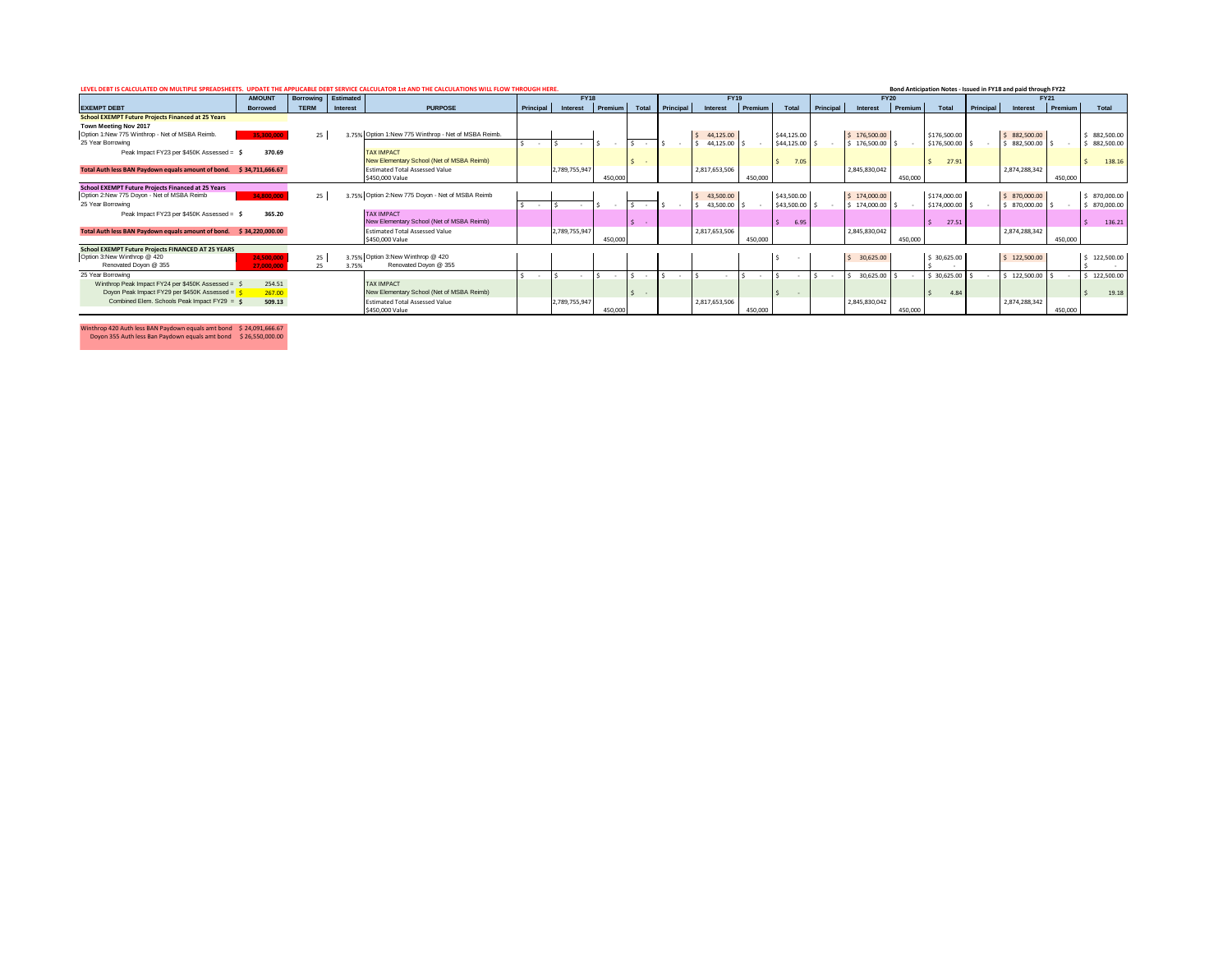|              | 21 remaining vears in Bond issued in FY22 - 1st payments in FY23 |         |                |                                                          |               |         |                |                                              |                                                 |         |                |            |                                              |         |                |                                                 |                    |         |                |                                              |                                     |         |                |
|--------------|------------------------------------------------------------------|---------|----------------|----------------------------------------------------------|---------------|---------|----------------|----------------------------------------------|-------------------------------------------------|---------|----------------|------------|----------------------------------------------|---------|----------------|-------------------------------------------------|--------------------|---------|----------------|----------------------------------------------|-------------------------------------|---------|----------------|
|              | <b>FY22</b>                                                      |         |                |                                                          | <b>FY23</b>   |         |                |                                              | <b>FY24</b>                                     |         |                |            | <b>FY25</b>                                  |         |                |                                                 | <b>FY26</b>        |         |                |                                              | <b>FY27</b>                         |         |                |
| Principal    | Interest                                                         | Premium | Total          | Principal                                                | Interest      | Premium | Total          | Principal                                    | Interest                                        | Premium | Total          | Principal  | Interest                                     | Premium | Total          | Principal                                       | Interest           | Premium | Total          | Principal                                    | Interest                            | Premium | Total          |
|              |                                                                  |         |                |                                                          |               |         |                |                                              |                                                 |         |                |            |                                              |         |                |                                                 |                    |         |                |                                              |                                     |         |                |
|              |                                                                  |         |                |                                                          |               |         |                |                                              |                                                 |         |                |            |                                              |         |                |                                                 |                    |         |                |                                              |                                     |         |                |
|              | \$588,333.33 \$ 882,500.00                                       |         |                | \$1,470,833.33 \$1,275,000.00 \$1,140,333.50             |               |         |                | \$2,415,333.50 \$1,285,000.00 \$1,127,711.00 |                                                 |         |                |            | \$2,412,711.00 \$1,300,000.00 \$1,112,676.50 |         |                | \$2,412,676.50 \$1,320,000.00                   | \$1,094,866.50     |         | \$2,414,866.50 | \$1,340,000.00 \$1,072,822.50                |                                     |         | \$2,412,822.50 |
| \$588,333.33 | \$882,500.00                                                     |         |                |                                                          |               |         |                |                                              | \$2,415,333.50 \$1,285,000.00 \$1,127,711.00 \$ |         |                |            | \$2,412,711.00 \$1,300,000.00 \$1,112,676.50 |         |                | \$2,412,676.50 \$1,320,000.00 \$1,094,866.50 \$ |                    |         | \$2,414,866.50 |                                              | $$1,340,000.00$ $$1,072,822.50$ $$$ |         | \$2,412,822.50 |
|              |                                                                  |         |                |                                                          |               |         |                |                                              |                                                 |         |                |            |                                              |         |                |                                                 |                    |         |                |                                              |                                     |         |                |
|              |                                                                  |         | 227.99         |                                                          |               |         | 370.69         |                                              |                                                 |         | 366.63         |            |                                              |         | 362.99         |                                                 |                    |         | 359.72         |                                              |                                     |         | 355.86         |
|              | 2,903,031,225                                                    |         |                |                                                          | 2,932,061,538 |         |                |                                              | 2,961,382,153                                   |         |                |            | 2990995975                                   |         |                |                                                 | 3020905934         |         |                |                                              | 3051114994                          |         |                |
|              |                                                                  | 450,000 |                |                                                          |               | 450,000 |                |                                              |                                                 | 450.000 |                |            |                                              | 450000  |                |                                                 |                    | 450000  |                |                                              |                                     | 450000  |                |
|              |                                                                  |         |                |                                                          |               |         |                |                                              |                                                 |         |                |            |                                              |         |                |                                                 |                    |         |                |                                              |                                     |         |                |
|              | \$580,000.00 \$ 870,000.00                                       |         |                | \$1,450,000.00 \$1,255,000.00 \$1,124,555.50             |               |         |                | \$2,379,555.50 \$1,270,000.00 \$1,112,131.00 |                                                 |         |                |            | \$2,382,131.00 \$1,285,000.00 \$1,097,272.00 |         |                | \$2,382,272.00 \$1,300,000.00                   | \$1,079,667.50     |         |                | \$2,379,667.50 \$1,325,000.00 \$1,057,957.50 |                                     |         | \$2,382,957.50 |
| \$580,000.00 | \$ 870,000.00                                                    |         | \$1,450,000.00 | \$1,255,000.00 \$1,124,555.50                            |               | $\sim$  |                |                                              | \$2,379,555.50 \$1,270,000.00 \$1,112,131.00 \$ |         |                |            | \$2,382,131.00 \$1,285,000.00 \$1,097,272.00 |         |                | \$2,382,272.00 \$1,300,000.00                   | $$1,079,667.50$ \$ |         | \$2,379,667.50 |                                              | $$1,325,000.00$ $$1,057,957.50$ $$$ |         | \$2,382,957.50 |
|              |                                                                  |         | 224.77         |                                                          |               |         | 365.20         |                                              |                                                 |         | 361.98         |            |                                              |         | 358.42         |                                                 |                    |         | l s<br>354.48  |                                              |                                     |         | 351.46<br>l s  |
|              | 2,903,031,225                                                    |         |                |                                                          | 2,932,061,538 |         |                |                                              | 2,961,382,153                                   |         |                |            | 2990995975                                   |         |                |                                                 | 3020905934         |         |                |                                              | 3051114994                          |         |                |
|              |                                                                  | 450,000 |                |                                                          |               | 450,000 |                |                                              |                                                 | 450,000 |                |            |                                              | 450000  |                |                                                 |                    | 450000  |                |                                              |                                     | 450000  |                |
|              |                                                                  |         |                |                                                          |               |         |                |                                              |                                                 |         |                |            |                                              |         |                |                                                 |                    |         |                |                                              |                                     |         |                |
|              | \$612,500.00                                                     |         |                | $5$ 612,500.00 $\mid$ \$ 408,333,33 $\mid$ \$ 612,500.00 |               |         | \$1,020,833.33 | $$885,000.00$ $$789,892.00$                  |                                                 |         |                |            | \$1,674,892,00 \$ 895,000,00 \$ 781,130.50   |         |                | \$1,676,130,50 \$905,000,00 \$770,659.00        |                    |         | \$1,675,659.00 | \$915,000.00                                 | \$758,260.50                        |         | \$1,673,260.50 |
|              |                                                                  |         |                |                                                          |               |         |                |                                              |                                                 |         |                |            | 33,750.00                                    |         | 33,750.00      |                                                 | \$135,000.00       |         | \$135,000.00   |                                              | \$675,000.00                        |         | \$675,000.00   |
|              | 612,500.00                                                       |         | 612,500.00     | 408.333.33                                               | 612,500.00    |         | \$1,020,833.33 | 885,000.00                                   | 789,892.00                                      |         | \$1,674,892.00 | 895,000.00 | 814,880.50                                   |         | \$1,709,880.50 | 905.000.00                                      | 905,659.00         |         | \$1,810,659.00 | 915,000.00                                   | $$1,433,260.50$ \$                  |         | \$2,348,260.50 |
|              |                                                                  |         |                |                                                          |               |         |                |                                              |                                                 |         |                |            |                                              |         |                |                                                 |                    |         |                |                                              |                                     |         |                |
|              |                                                                  |         | 94.94          |                                                          |               |         | 156.67         |                                              |                                                 |         | 254.51         |            |                                              |         | 257.25         |                                                 |                    |         | 269.72         |                                              |                                     |         | 346.34         |
|              | 2,903,031,225                                                    |         |                |                                                          | 2,932,061,538 |         |                |                                              | 2,961,382,153                                   |         |                |            | 2990995975                                   |         |                |                                                 | 3020905934         |         |                |                                              | 3051114994                          |         |                |
|              |                                                                  | 450,000 |                |                                                          |               | 450,000 |                |                                              |                                                 | 450,000 |                |            |                                              | 450000  |                |                                                 |                    | 450000  |                |                                              |                                     | 450000  |                |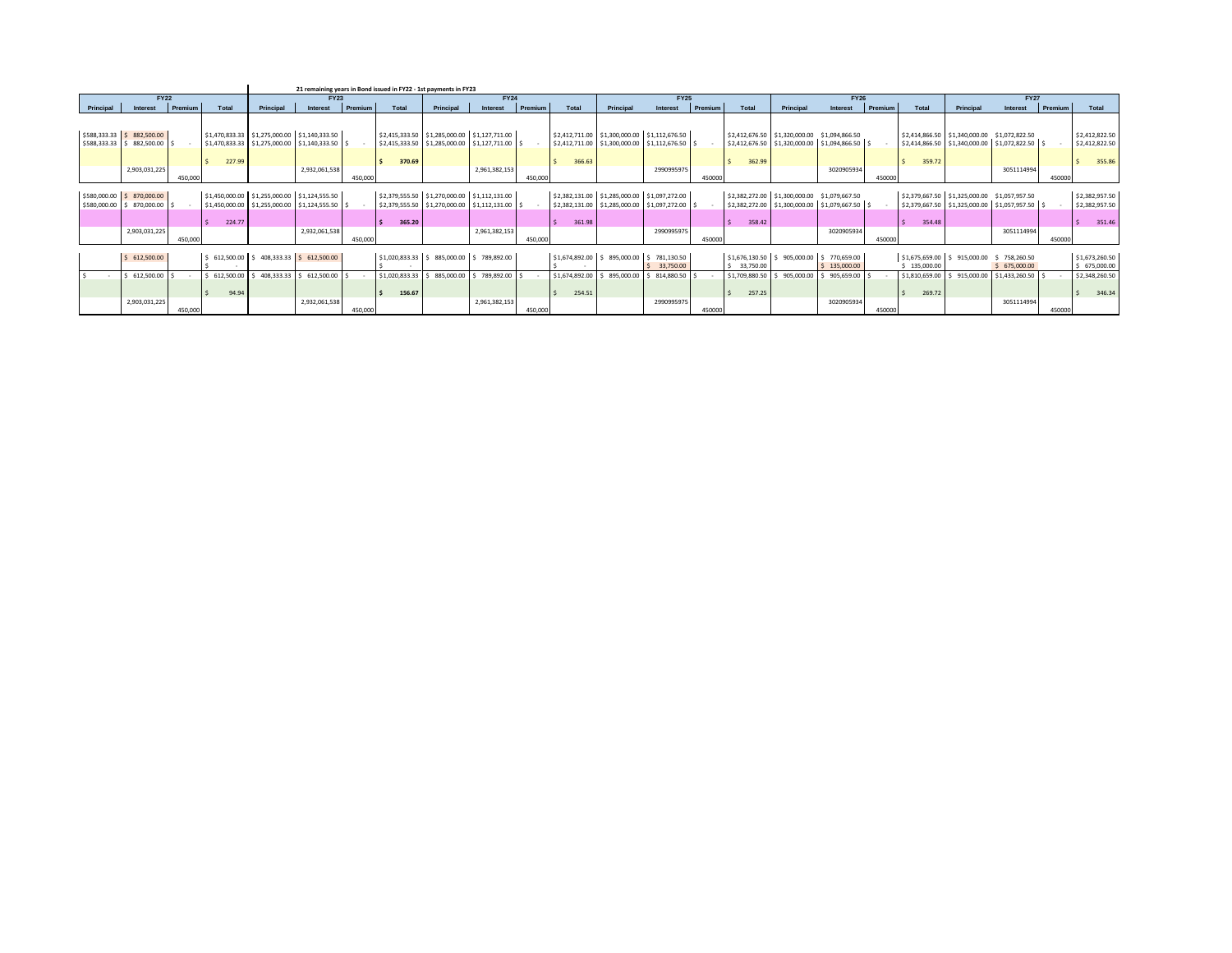|                                                                      | <b>FY28</b>                  |         |        |                                                                                                                                         | <b>FY29</b> |         | <b>FY30</b>                                                |                                                                |                                                                          |         |        | <b>FY31</b>                                                                                                                          |                          |         |                                                               | <b>FY32</b>                                                                    |                                   | <b>FY33</b> |        |                                                                                                                                               |            |                |                                                    |
|----------------------------------------------------------------------|------------------------------|---------|--------|-----------------------------------------------------------------------------------------------------------------------------------------|-------------|---------|------------------------------------------------------------|----------------------------------------------------------------|--------------------------------------------------------------------------|---------|--------|--------------------------------------------------------------------------------------------------------------------------------------|--------------------------|---------|---------------------------------------------------------------|--------------------------------------------------------------------------------|-----------------------------------|-------------|--------|-----------------------------------------------------------------------------------------------------------------------------------------------|------------|----------------|----------------------------------------------------|
| Principal                                                            | Interest                     | Premium | Total  | Principal                                                                                                                               | Interest    | Premium | Total                                                      | Principal                                                      | Interest                                                                 | Premium | Total  | Principal                                                                                                                            | Interest                 | Premium | Total                                                         | Principal                                                                      | Interest                          | Premium     | Total  | Principal                                                                                                                                     | Interest   | <b>Premium</b> | Total                                              |
| \$1,370,000.00 \$1,046,424.50<br>$$1,370,000.00$ $$1,046,424.50$ $$$ |                              |         | 352.86 | \$2,416,424.50 \$1,400,000.00 \$1,015,051.50<br>\$2,416,424.50 \$1,400,000.00 \$1,015,051.50 \$                                         |             |         | \$2,415,051.50 \$1,435,000.00<br>349.17                    | \$2,415,051.50 \$1,435,000.00 \$                               | 979.071.50<br>979.071.50 S                                               |         | 345.57 | \$2,414,071.50 \$1,475,000.00<br>\$2,414,071.50 \$1,475,000.00 \$937,887.00                                                          | 937.887.00               |         | 341.98                                                        | \$2,412,887.00 \$1,525,000.00<br>\$2,412,887.00 \$1,525,000.00 \$892,604.50 \$ | \$892,604.50                      |             | 339.26 | \$2,417,604.50 \$1,575,000.00 \$842,584.50<br>\$2,417,604.50 \$1,575,000.00 \$842,584.50 \$                                                   |            |                | \$2,417,584.50<br>\$2,417,584.50<br>335.90         |
|                                                                      | 3081626144                   | 450000  |        |                                                                                                                                         | 3112442405  | 450000  |                                                            |                                                                | 3143566829                                                               | 450000  |        |                                                                                                                                      | 3175002497               | 450000  |                                                               |                                                                                | 3206752522                        | 450000      |        |                                                                                                                                               | 3238820048 | 450000         |                                                    |
| \$1,350,000.00 \$1,031,855.00<br>\$1,350,000.00                      | $$1,031,855.00$ \ \$         |         | 347.81 | \$2,381,855.00 \$1,380,000.00 \$1,000,940.00<br>\$2,381,855.00 \$1,380,000.00 \$1,000,940.00 \$                                         |             |         | 344.24                                                     | \$2,380,940.00 \$1,415,000.00<br>\$2,380,940.00 \$1,415,000.00 | 965,474.00<br>965,474.00                                                 |         | 340.76 | \$2,380,474.00 \$1,455,000.00 \$<br>\$2,380,474.00 \$1,455,000.00                                                                    | 924,863.50<br>924,863.50 |         | 337.30                                                        | \$2,379,863.50 \$1,500,000.00<br>\$2,379,863.50 \$1,500,000.00                 | \$ 880,195.00<br>\$ 880,195.00 \$ |             | 334.01 | \$2,380,195.00 \$1,550,000.00 \$830,995.00<br>\$2,380,195.00 \$1,550,000.00 \$830,995.00 \$                                                   |            |                | \$2,380,995.00<br>\$2,380,995.00<br>330.81         |
|                                                                      | 3081626144                   | 450000  |        |                                                                                                                                         | 311244240   | 450000  |                                                            |                                                                | 3143566829                                                               | 450000  |        |                                                                                                                                      | 3175002497               | 450000  |                                                               |                                                                                | 3206752522                        | 450000      |        |                                                                                                                                               | 3238820048 | 450000         |                                                    |
| 930,000.00<br>450,000.00<br>\$1,380,000.00 \$1,417,980.00 \$         | \$742,980.00<br>\$675,000.00 |         |        | \$1,672,980.00 \$950,000.00 \$724,659.00<br>\$1,125,000.00 \$975,000.00 \$871,771.00<br>\$2,797,980.00 \$1,925,000.00 \$1,596,430.00 \$ |             |         | \$1,674,659,00 \$975,000,00<br>\$1,846,771.00 \$985,000.00 |                                                                | 702,904.00<br>862,118.50<br>\$3,521,430.00 \$1,960,000.00 \$1,565,022.50 |         |        | \$1,677,904.00 \$995,000.00 \$677,846.50<br>\$1,847,118.50 \$995,000.00 \$850,594.00<br>\$3,525,022.50 \$1,990,000.00 \$1,528,440.50 |                          |         | \$1,672,846.50 \$1,025,000.00 \$ 649,290.00<br>\$3,518,440.50 | \$1,845,594.00 \$1,010,000.00<br>\$2,035,000.00 \$1,486,252.50 \$              | \$836,962.50                      |             |        | \$1,674,290.00 \$1,055,000.00 \$ 617,822.50<br>\$1,846,962.50 \$1,025,000.00 \$ 820,095.50<br>\$3,521,252.50 \$2,080,000.00 \$1,437,918.00 \$ |            |                | \$1,672,822.50<br>\$1,845,095.50<br>\$3,517,918.00 |
|                                                                      | 3081626144                   | 450000  | 408.58 |                                                                                                                                         | 3112442405  | 450000  | 509.13                                                     |                                                                | 3143566829                                                               | 450000  | 504.61 |                                                                                                                                      | 3175002497               | 450000  | 498.68                                                        |                                                                                | 3206752522                        | 450000      | 494.13 |                                                                                                                                               | 3238820048 | 450000         | 488.78                                             |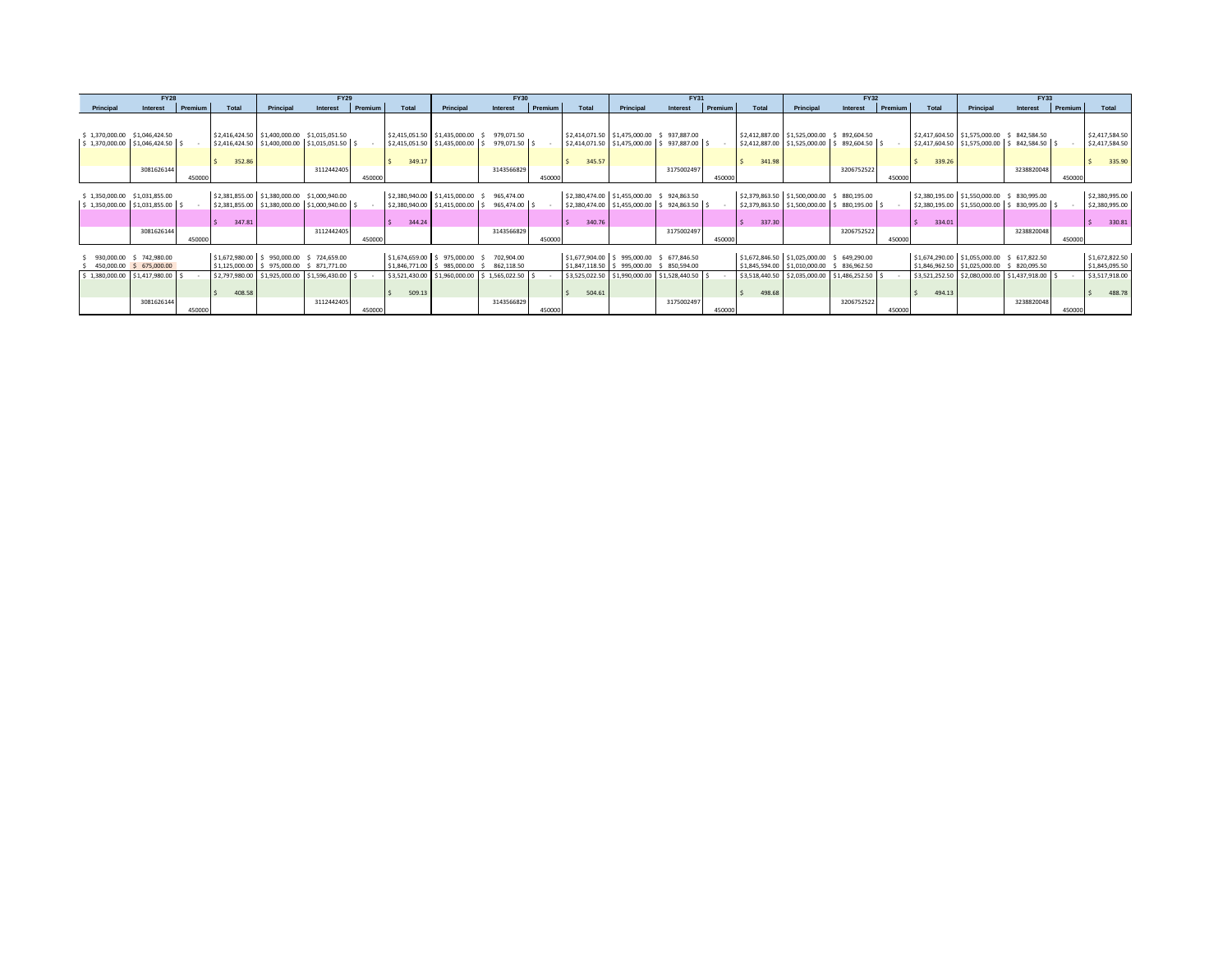|                                                                                    | <b>FY34</b>                       |         |        |                                                                                                                                           | <b>FY35</b> |         |        |                                                                                                                                              | <b>FY36</b>   |         |        |                                                                                                 | <b>FY37</b>                              |         |                                                      |                                                 | <b>FY38</b>                                                     |         |        |                                                                                                                                             | <b>FY39</b>                 |         |                                                              |  |
|------------------------------------------------------------------------------------|-----------------------------------|---------|--------|-------------------------------------------------------------------------------------------------------------------------------------------|-------------|---------|--------|----------------------------------------------------------------------------------------------------------------------------------------------|---------------|---------|--------|-------------------------------------------------------------------------------------------------|------------------------------------------|---------|------------------------------------------------------|-------------------------------------------------|-----------------------------------------------------------------|---------|--------|---------------------------------------------------------------------------------------------------------------------------------------------|-----------------------------|---------|--------------------------------------------------------------|--|
| Principal                                                                          | Interest                          | Premium | Total  | Principal                                                                                                                                 | Interest    | Premium | Total  | Principal                                                                                                                                    | Interest      | Premium | Total  | Principal                                                                                       | Interest                                 | Premium | Total                                                | Principal                                       | Interest                                                        | Premium | Total  | Principal                                                                                                                                   | Interest                    | Premium | Total                                                        |  |
| \$1,630,000.00<br>$$1,630,000.00$ $$787,617.00$ $$$                                | \$787,617.00                      |         | 332.58 | \$2,417,617.00 \$1,685,000.00<br>\$2,417,617.00 \$1,685,000.00 \$727,633.00 \$                                                            | 727,633.00  |         | 328.61 | \$2,412,633.00 \$1,750,000.00<br>\$2,412,633.00 \$1,750,000.00 \$ 664,951.00 \$                                                              | \$ 664,951.00 |         | 325.66 | \$2,414,951.00 \$1,815,000.00<br>\$2,414,951.00 \$1,815,000.00                                  | 598.801.00<br>598,801.00 \$              |         | 322.29                                               | \$2,413,801.00 \$1,885,000.00                   | \$528,742.00<br>\$2,413,801.00 \$1,885,000.00 \$ 528,742.00 \$  |         | 319.09 | \$2,413,742.00 \$1,960,000.00 \$454,850.00<br>\$2,413,742.00 \$1,960,000.00 \$454,850.00 \$                                                 |                             |         | \$2,414,850.00<br>\$2,414,850.00<br>316.07                   |  |
|                                                                                    | 3271208248                        | 450000  |        |                                                                                                                                           | 3303920330  | 450000  |        |                                                                                                                                              | 3336959534    | 450000  |        |                                                                                                 | 3370329129                               | 450000  |                                                      |                                                 | 3404032420                                                      | 450000  |        |                                                                                                                                             | 3438072745                  | 450000  |                                                              |  |
| \$1,605,000.00<br>\$1,605,000.00                                                   | \$776,900.00<br>$$776,900.00$ $$$ |         | 327.66 | \$2,381,900.00 \$1,665,000.00 \$717,836.00<br>\$2,381,900.00 \$1,665,000.00 \$717,836.00 \$                                               |             |         | 324.55 | \$2,382,836.00 \$1,725,000.00 \$ 655,898.00<br>\$2,382,836.00 \$1,725,000.00 \$ 655,898.00 \$                                                |               |         | 321.07 | \$2,380,898.00 \$1,790,000.00<br>\$2,380,898.00 \$1,790,000.00                                  | 590,693.00<br>590,693.00                 |         | \$2,380,693.00<br>317.87                             | \$2,380,693.00 \$1,860,000.00<br>\$1,860,000.00 | \$521,599.00<br>$$521,599.00$ \$                                |         | 314.84 | \$2,381,599.00 \$1,930,000.00 \$<br>\$2,381,599.00 \$1,930,000.00 \$                                                                        | 448,687.00<br>448,687.00 \$ |         | \$2,378,687.00<br>\$2,378,687.00<br>311.34                   |  |
|                                                                                    | 3271208248                        | 450000  |        |                                                                                                                                           | 3303920330  | 450000  |        |                                                                                                                                              | 3336959534    | 450000  |        |                                                                                                 | 3370329129                               | 450000  |                                                      |                                                 | 3404032420                                                      | 450000  |        |                                                                                                                                             | 3438072745                  | 450000  |                                                              |  |
| \$1,090,000.00 \$ 583,218.50<br>\$1,045,000.00<br>\$2,135,000.00 \$1,383,121.50 \$ | \$799,903.00                      |         | 483.97 | \$1,673,218.50 \$1,130,000.00 \$ 545,177.50<br>\$1,844,903.00 \$1,070,000.00 \$775,972.50<br>\$3,518,121.50 \$2,200,000.00 \$1,321,150.00 |             |         | 479.59 | \$1,675,177.50 \$1,170,000.00 \$ 503,932.50<br>\$1,845,972.50 \$1,100,000.00 \$748,473.50<br>\$3,521,150.00 \$2,270,000.00 \$1,252,406.00 \$ |               |         | 475.01 | \$1,673,932.50 \$1,215,000.00<br>\$1,848,473.50 \$1,130,000.00<br>\$3,522,406.00 \$2,345,000.00 | 460.408.50<br>716,903.50<br>1,177,312.00 |         | \$1,675,408.50 \$1,260,000.00 \$414,481.50<br>470.29 | \$1,846,903.50 \$1,165,000.00                   | \$682,212.50<br>\$3,522,312.00 \$2,425,000.00 \$1,096,694.00 \$ |         | 465.55 | \$1,674,481.50 \$1,310,000.00 \$365,845.50<br>\$1,847,212.50 \$1,205,000.00 \$644,000.50<br>\$3,521,694.00 \$2,515,000.00 \$1,009,846.00 \$ |                             |         | \$1,675,845.50<br>\$1,849,000.50<br>\$3,524,846.00<br>461.36 |  |
|                                                                                    | 3271208248                        | 450000  |        |                                                                                                                                           | 3303920330  | 450000  |        |                                                                                                                                              | 3336959534    | 450000  |        |                                                                                                 | 3370329129                               | 450000  |                                                      |                                                 | 3404032420                                                      | 450000  |        |                                                                                                                                             | 3438072745                  | 450000  |                                                              |  |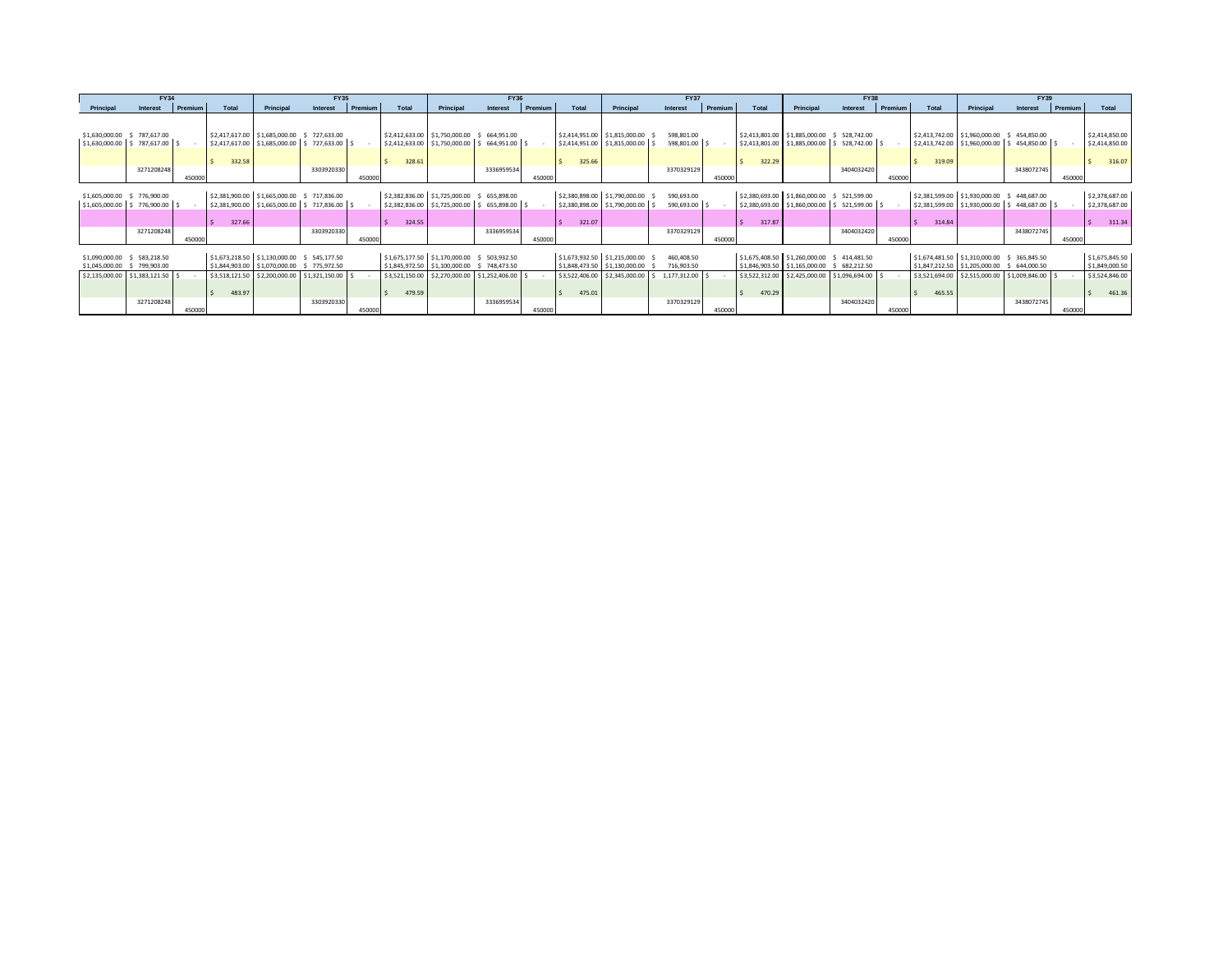| <b>FY40</b><br><b>FY41</b>      |         |        |                                               |              |         | <b>FY42</b>      |                                               |            |                | <b>FY43</b>                                |                                               |            |                | <b>FY44</b>    |                                               |            |                |                   |                               |              |         |        |                               |
|---------------------------------|---------|--------|-----------------------------------------------|--------------|---------|------------------|-----------------------------------------------|------------|----------------|--------------------------------------------|-----------------------------------------------|------------|----------------|----------------|-----------------------------------------------|------------|----------------|-------------------|-------------------------------|--------------|---------|--------|-------------------------------|
| Interest                        | Premium | Total  | Principal                                     | Interest     | Premium | Total            | Principal                                     | Interest   | <b>Premium</b> | Total                                      | Principal                                     | Interest   | <b>Premium</b> | Total          | Principal                                     | Interest   | <b>Premium</b> | Total             | Principal                     | Interest     | Premium | Total  | Principal                     |
|                                 |         |        |                                               |              |         |                  |                                               |            |                |                                            |                                               |            |                |                |                                               |            |                |                   |                               |              |         |        |                               |
|                                 |         |        |                                               |              |         |                  |                                               |            |                |                                            |                                               |            |                |                |                                               |            |                |                   |                               |              |         |        |                               |
| \$2,040,000.00 \$376,058.00     |         |        | \$2,416,058.00 \$2,125,000.00 \$292,010.00    |              |         |                  | \$2,417,010.00 \$2,215,000.00 \$201,910.00    |            |                |                                            | \$2,416,910.00 \$2,310,000.00 \$105,336.00    |            |                | \$2,415,336.00 |                                               |            |                |                   |                               |              |         |        |                               |
| \$2,040,000.00 \$376,058.00 \$  |         |        | \$2,416,058.00 \$2,125,000.00 \$292,010.00 \$ |              |         |                  | \$2,417,010.00 \$2,215,000.00 \$201,910.00 \$ |            |                |                                            | \$2,416,910.00 \$2,310,000.00 \$105,336.00 \$ |            |                | \$2,415,336.00 |                                               |            |                |                   |                               |              |         |        |                               |
|                                 |         |        |                                               |              |         |                  |                                               |            |                |                                            |                                               |            |                |                |                                               |            |                |                   |                               |              |         |        |                               |
|                                 |         | 313.10 |                                               |              |         | 310.12           |                                               |            |                | 307.04                                     |                                               |            |                | 303.80         |                                               |            |                |                   |                               |              |         |        |                               |
| 3472453472                      |         |        |                                               | 3507178007   |         |                  |                                               | 3542249787 |                |                                            |                                               | 3577672285 |                |                |                                               | 3613449008 |                |                   |                               | 3649583498   |         |        |                               |
|                                 | 450000  |        |                                               |              | 450000  |                  |                                               |            | 450000         |                                            |                                               |            | 450000         |                |                                               |            | 450000         |                   |                               |              | 450000  |        |                               |
|                                 |         |        |                                               |              |         |                  |                                               |            |                |                                            |                                               |            |                |                |                                               |            |                |                   |                               |              |         |        |                               |
| \$2,010,000.00 \$371,101.00     |         |        | \$2,381,101.00 \$2,095,000.00                 | \$288,289.00 |         |                  | \$2,383,289.00 \$2,180,000.00 \$199,461.00    |            |                |                                            | \$2,379,461.00 \$2,275,000.00 \$104,195.00    |            |                | \$2,379,195.00 |                                               |            |                |                   |                               |              |         |        |                               |
| $$2,010,000.00$ $$371,101.00$ s |         |        | \$2,381,101.00 \$2,095,000.00 \$288,289.00    |              |         | \$2,383,289.00   | \$2,180,000.00 \$199,461.00 \$                |            |                |                                            | \$2,379,461.00 \$2,275,000.00 \$104,195.00    |            |                | \$2,379,195.00 |                                               |            |                |                   |                               |              |         |        |                               |
|                                 |         |        |                                               |              |         |                  |                                               |            |                |                                            |                                               |            |                |                |                                               |            |                |                   |                               |              |         |        |                               |
| 3472453472                      |         | 308.57 |                                               |              |         | 305.80<br>$\leq$ |                                               |            |                | 302.28                                     |                                               |            |                | 299.26         |                                               |            |                |                   |                               |              |         |        |                               |
|                                 | 450000  |        |                                               | 3507178007   | 450000  |                  |                                               | 3542249787 | 450000         |                                            |                                               | 3577672285 | 450000         |                |                                               | 3613449008 | 450000         |                   |                               | 3649583498   | 450000  |        |                               |
|                                 |         |        |                                               |              |         |                  |                                               |            |                |                                            |                                               |            |                |                |                                               |            |                |                   |                               |              |         |        |                               |
| \$1,360,000.00 \$314,493.50     |         |        | \$1,674,493.50 \$1,415,000.00 \$259,821.50    |              |         |                  | \$1,674,821.50 \$1,475,000.00 \$201,523.50    |            |                | \$1,676,523.50 \$1,535,000.00 \$138,983.50 |                                               |            |                |                | \$1,673,983.50 \$1,605,000.00 \$71,904.00     |            |                | \$1,676,904.00 \$ |                               |              |         |        |                               |
| \$1,245,000.00 \$602,066.50     |         |        | \$1,847,066.50 \$1,290,000.00 \$556,250.50    |              |         |                  | \$1,846,250.50 \$1,340,000.00 \$508,262.50    |            |                |                                            | \$1,848,262.50 \$1,390,000.00 \$457,610.50    |            |                |                | \$1,847,610.50 \$1,440,000.00 \$404,095.50    |            |                |                   | \$1,844,095.50 \$1,500,000.00 | \$347,647.50 |         |        | \$1,847,647.50 \$1,560,000.00 |
| \$2,605,000.00 \$916,560.00     |         |        | \$3,521,560.00 \$2,705,000.00 \$816,072.00 \$ |              |         |                  | \$3,521,072.00 \$2,815,000.00 \$709,786.00 \$ |            |                |                                            | \$3,524,786.00 \$2,925,000.00 \$596,594.00 \$ |            |                |                | \$3,521,594.00 \$3,045,000.00 \$475,999.50 \$ |            |                |                   | \$3,520,999.50 \$1,500,000.00 | \$347,647.50 |         |        | \$1,847,647.50 \$1,560,000.00 |
|                                 |         |        |                                               |              |         |                  |                                               |            |                |                                            |                                               |            |                |                |                                               |            |                |                   |                               |              |         |        |                               |
|                                 |         | 456.36 |                                               |              |         | 451.78           |                                               |            |                | 447.78                                     |                                               |            |                | 442.95         |                                               |            |                | 438.49            |                               |              |         | 227.82 |                               |
| 3472453472                      |         |        |                                               | 3507178007   |         |                  |                                               | 3542249787 |                |                                            |                                               | 3577672285 |                |                |                                               | 3613449008 |                |                   |                               | 3649583498   |         |        |                               |
|                                 | 450000  |        |                                               |              | 450000  |                  |                                               |            | 450000         |                                            |                                               |            | 450000         |                |                                               |            | 450000         |                   |                               |              | 450000  |        |                               |